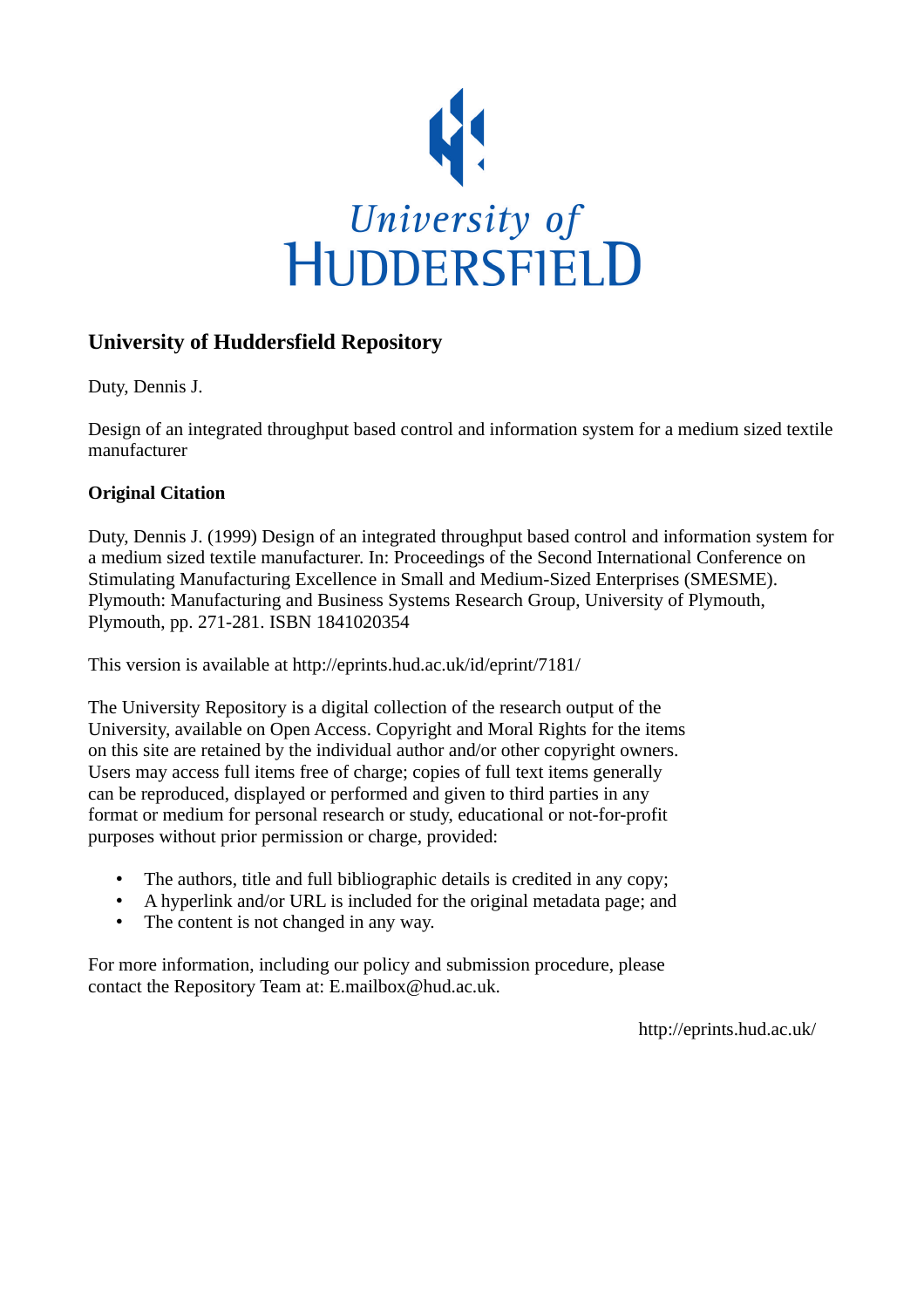**Design of an integrated throughput based control and information system for a medium sized textile manufacturer.**

D.Duty

Huddersfield University Business School, Huddersfield, UK Tel +44 01484 472283, Fax +44 01484 473148 e-mail D.Duty@hud.ac.uk

#### **Introduction**

SMEs are increasingly becoming an important part of the manufacturing sectors of many economies, both in Europe (Levy and Powell 1998, Trau 1997) and elsewhere (Rishel and Burns 1997) and perhaps a strong contributory factor to this is their ability to provide for the changing nature of markets in today's customer driven volatile environments. Whilst customer needs drive change, it seems that the business relationship between producer and customer is becoming increasingly important and developments in these relationships may be a source of competitve advantage. In this paper we present a case of the development of an information and control system that fulfills the needs of a specific SME, and that provides a potential competetive advantage by developing the relationship between customer and producer. The approach is to initially place SME growth in the context of manufacturing and the changing environment, and then to define throughput based control systems for manufacturing. These issues are then brought together by showing how SMEs can benefit from throughput control systems that are cost effective. The case provides an example of the development of just such a control system and how such a system could help the small manufacturer to fulfill some of the criteria listed above. We finish with some tentative suggestions as to potentially productive research that could be undertaken, stemming from issues raised by the case.

## **SMEs and the manufacturing context.**

The past decade or so has seen a substantial change in the environements in which business organisations operate. In particular manufacturing organisations have experienced a multitude of paradigm shifts that have largely made the traditional production lead approach defunct (Hill 1985, Hum and Hoon 1996). The new paradigms emphasise the ability of orgnisations to be flexible, and indeed even agile (Kidd 1994) in response to the changing requirements of customers both in terms of quality and time based service. This growth is symptomatic of a number of changes that have occurred in business environments in the past decade, and are likely to continue (Bolwijn and Kumpe 1990). These changes have by necessity increased the profile of systems and techniques that emphasise flexibility and quick response (Blackburn 1991, Barker and Helms 1992, Wisner and Fawcett 1991), such as Justin-time, process reengineering etc., and also imply a need for alternative methods of performance measurement (Howell and Soucy 1988). Forza and Vinelli (1997) provide specific examples of these issues in the textile industry, in particular the importance of quick response. Another important concept in many of these techniques was the idea of holistic views of processes and the removal of internal organisational boundaries in order to get closer to the customer by ultimately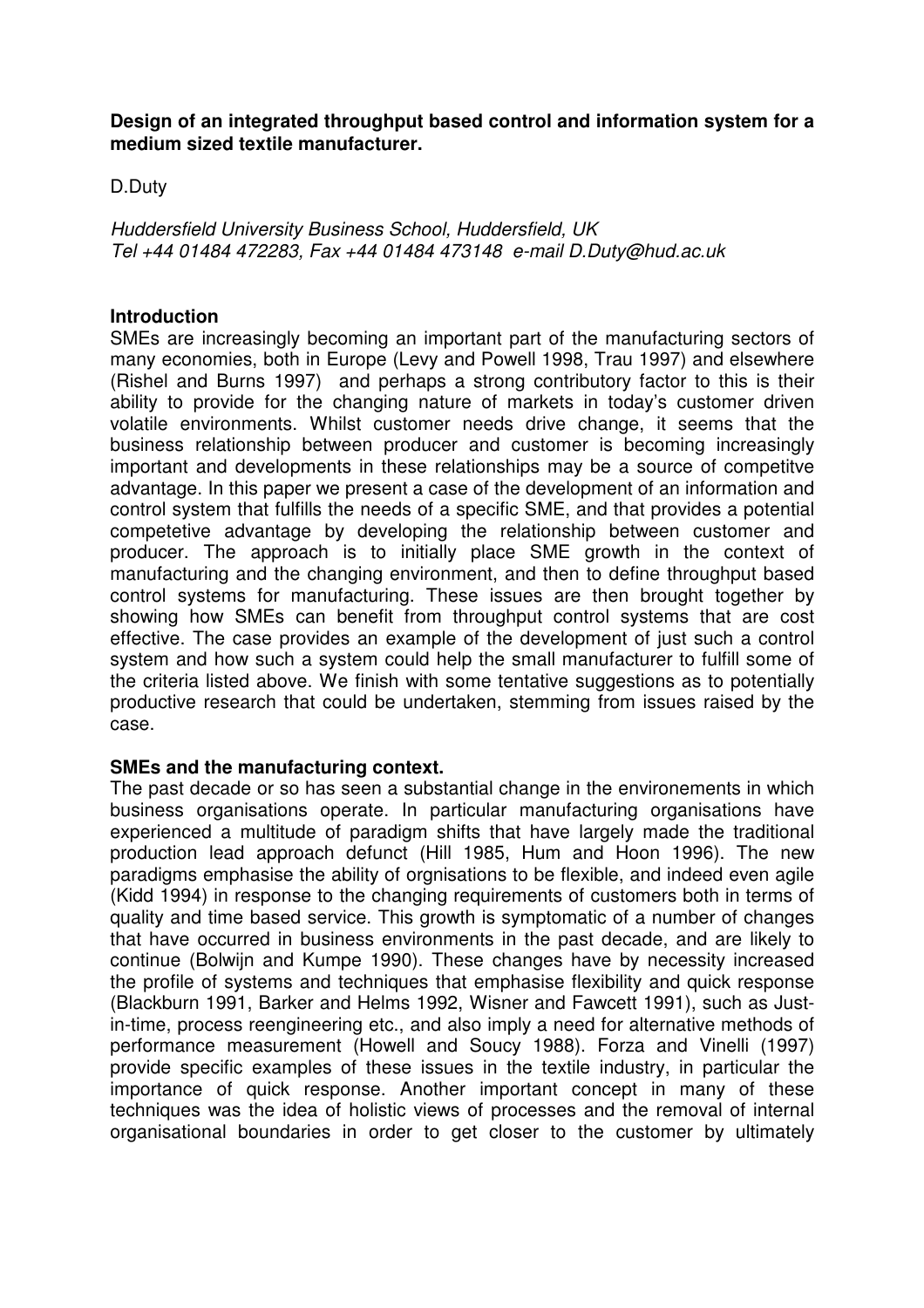allowing fast throughput and response times .

Whilst the larger organisation struggles with reorganisation in order to meet the needs of contemporary markets, the SME it could be argued, is better placed to cope. It is often the case that the smaller the organisation then the fewer are those types of barriers commonly found in the larger organsation that obstruct the attainment of competitive advantages in critical areas such as fast response and the provision of variety (Raymond et al 1998). Additionally it could be said that SMEs tend to operate in the high value low volume product areas, subsequently implying that they drop into the make-to-order and engineer-to-order categories. Whilst clearly this may not be true in all situations due largely to unique situations in different types of markets (for instance in the textile industry in West Yorkshire many SME manufacturers supply the high volume low value end of the market) it is generally the case. The critical point here is the relatively low number of "objects" or "orders" in the production system at any point in time and this has implications as will be shown later in the case, for the application of throughput based control systems. As stated SMEs tend toward MTO/ETO systems of production, and additionally tend to display relatively closer relations with customers. Critical success factors include accurate delivery, fast response to customer queries, and the ability to provide flexibility both in delivery time and often even product structure. Because of the nature of SMEs, they are often best placed to provide these requirements (Ahire et al 1996, Levy and Powell 1998), and the structures used by SMEs tend to facilitate the application of throughput based control systems.

## **Information & throughput based control systems**

Increasingly information has become a central tenet of competitive advantage, and Kaye (1995) provides a useful classification of information types, two of which are process information, i.e. performance, and information for supporting decisions. It is these two types of information that are at the centre of throughput based total control systems. Additionally the smaller the organisation then the easier it becomes to apply "total" control systems. (due to shorter distances that information has to travel and fewer people who will be generally more task/job flexible). The term Total control system refers to production control and reporting systems that use single performance measures, and can be used and accessed by all departments in the manufacturing organisation. Whilst this might sound like an integrated manufacturing system, the main difference is the emphasis on live information, and time based performance measures, in particular throughput efficiency. Throughput efficiency is a simple performance measure based on the idea of measuring "objects" in terms of time consumption. An object is any item (in manufacturing it could be a customer order or any discrete product) that can be monitored through a process from beginning to end. The object is monitored in terms of time consumed, and the measure of throughput efficiency is simply calculated by dividing the value added time (actual process time for the object) by the total time that the object is in the system. So as a simple example if product A requires 2 hours total processing time, and is planned in on day 1, and then delivered on day 7, we can assume it is in the system for 6x24 hours. (In reality shift times and so on will be considered in calculating total time in the system). Throughput efficiency can thus be calculated: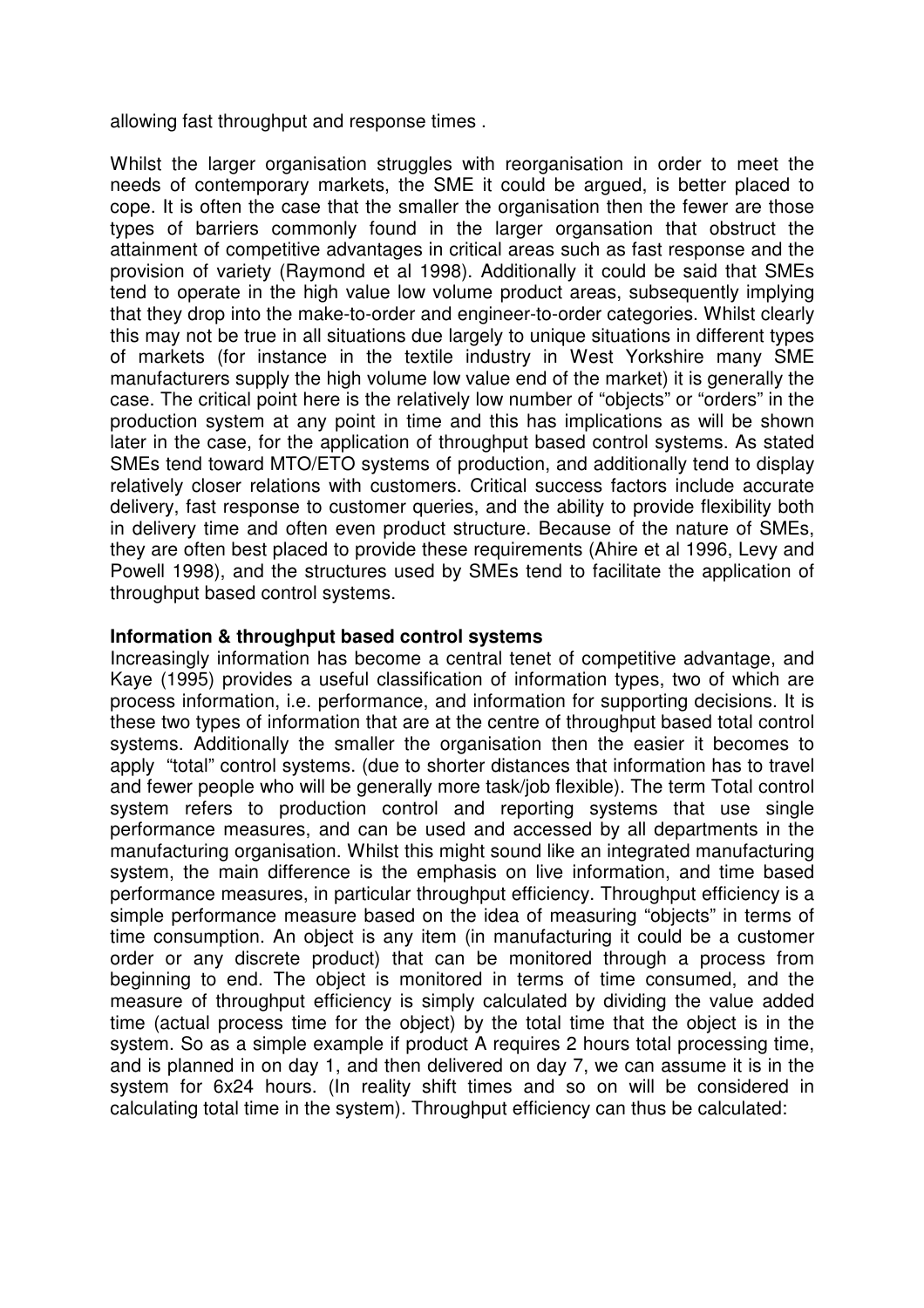Value added time/Total time in system or 2/24. This gives a percentage figure of 1.4%

By mathematical deduction we can assume that none value added time amounts to 142 hours, or 98.6%. This calculation can be easily carried out for products at the end of a process, but as will be seen in the case it can be used in a "real-time" sense during the actual process, thus facilitating closer control, and providing useful realtime live information.

A total control system is really just a system that integrates performance measurement, production control and management decision making into one system. By necessity they are based on a few critical performance measures that can be understood and used by all employees. Most manufacturing control systems have developed over a period of time, usually within the confines of the extant paradigms. The emphasis was on production efficiency and control, and effective stock management. Customer requirements rarely entered the equation in the development of these systems, mainly because it was unnecessary. Additionally manufacturing control & performance systems tended to be developed in isolation from other information systems causing many of the subsequent IT integration problems (Singh 1997). Total control system application is made more difficult where:

1. There are many departments to integrate.

- 2. The departments have their own agendas.
- 3. There are a relatively large number of production batches/orders in the system
- 4. There is a high level of variety within batches/orders in the system

5. Existing control systems have been developed independently (i.e. old departments)

Since many contemporary initiatives in manufacturing control tend toward integration of these issues it would seem that benefits must accrue to such an approach (Vlietstra 1994, Howard et al 1998 ) and it could be said that SME structures would exhibit characteristics that are generally opposite to the five cited here, thus perhaps facilitating the application of total control systems. The larger organisation generally makes use of its resources to apply the complex technology required to integrate departments although smaller organisations often do not have sufficient resources to apply this type of technology. In order to provide an illustrative example there follows a case of a medium sized manufacturer where an integrated total control and information system, based on the performance measure of throughput efficiency was developed.

## **Research methodology**

In 1995 a medium sized manufacturer approached the author with a view to investigating a number of problems related to their processes. After some initial exploratory sessions it became clear that the situation of the organisation could provide a fruitful testing ground for some theoretical work . This area is in time based total control systems, and in particular in the use of throughput efficiency as a "realtime" control and performance measure. Clearly in using the case method there is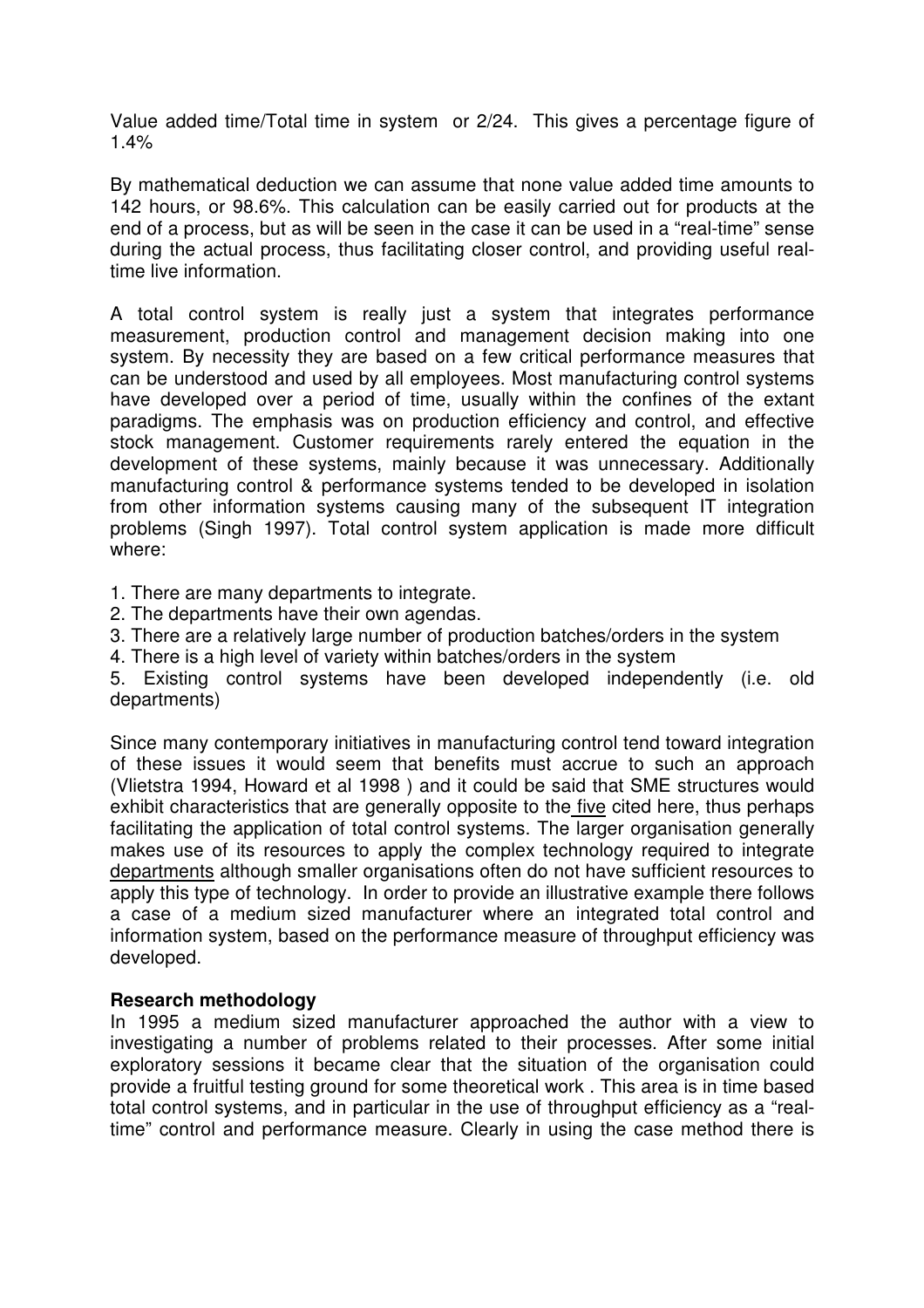always the problem of wider application, and in particular due to the problems involved in classification in manufacturing types, then it seemed that the case approach may be suitable from which some specific issues could be drawn. So the case was intended to be exploratory in nature, with perhaps some potentially useful research issues being raised. Clearly we had a major advantage in that this firm was a classic make-to-order type with relatively few objects in the system at any one time, i.e those types of conditions that may suit effective real-time control, and as such any attempts to suggest wider applications may be limited.

The investigators were essentially given free reign to approach data collection in whatever manner was appropriate. The only real requirement on behalf of the organisation was that some central problems were addressed. Given the open brief, and lack of a time constraint it was possible to take a pseudo-ethnographic approach, in so much as the investigator spent a considerable amount of time working with various employees in order to ensure a clear understanding of some of the problems. Almost all of the information collected was done so using a very informal questioning technique, through direct observation, and by actually working with employees in various positions within the plant. The situation of the investigator was helped considerably since all the employees were both aware of the problems, and in many cases how they might be solved. Most importantly though, all employees had been thoroughly briefed about the invstigation.

## **CASE:Textile manufacturers Ltd.**

Textile manufacturers Ltd. are located in the North of England. They produce printed cloth for the home furnishings market in the UK and abroad. In the UK they control around 20% of the market and have about 40 customers, the top 6 of which take around 70% of the business. The design process is long and complex, but essentially geared toward converting a customers' idea into a finished product. The manufacturing process is relatively straightforward, consisting of essentially four processes through which every basic order must pass. Exceptional orders requiring perhaps special treatment may loop in the system and run through some processes more than once, or may run through an additional process altogether. The approach to scheduling the system involves planning orders into the printing process using a simple due delivery date, and assumption of four week lead time for the manufacturing process, so it could comfortably be classed as a MTO process. Printing hours are allocated to particular customers, and used up for their orders. Under-utilisation and deviation from schedule are handled in the shorter term by adjusting the print plan, but this can cause problems since most plans result in deviation from said plan , and the bulk of actual plans that are executed tend to be prepared only a short time before the print run.

## Company strategy

The industry is quite competitive, and the ability to add value for the customer is seen as critical. How customers are dealt with is considered to be critical in this organisation, and this has been highlighted through a recent customer survey carried out by the marketing department. This revealed issues such as on-time delivery of orders, prompt and accurate response to information requests on the progress of orders, and the ability to be flexible as extremely important. Unofficially the ability to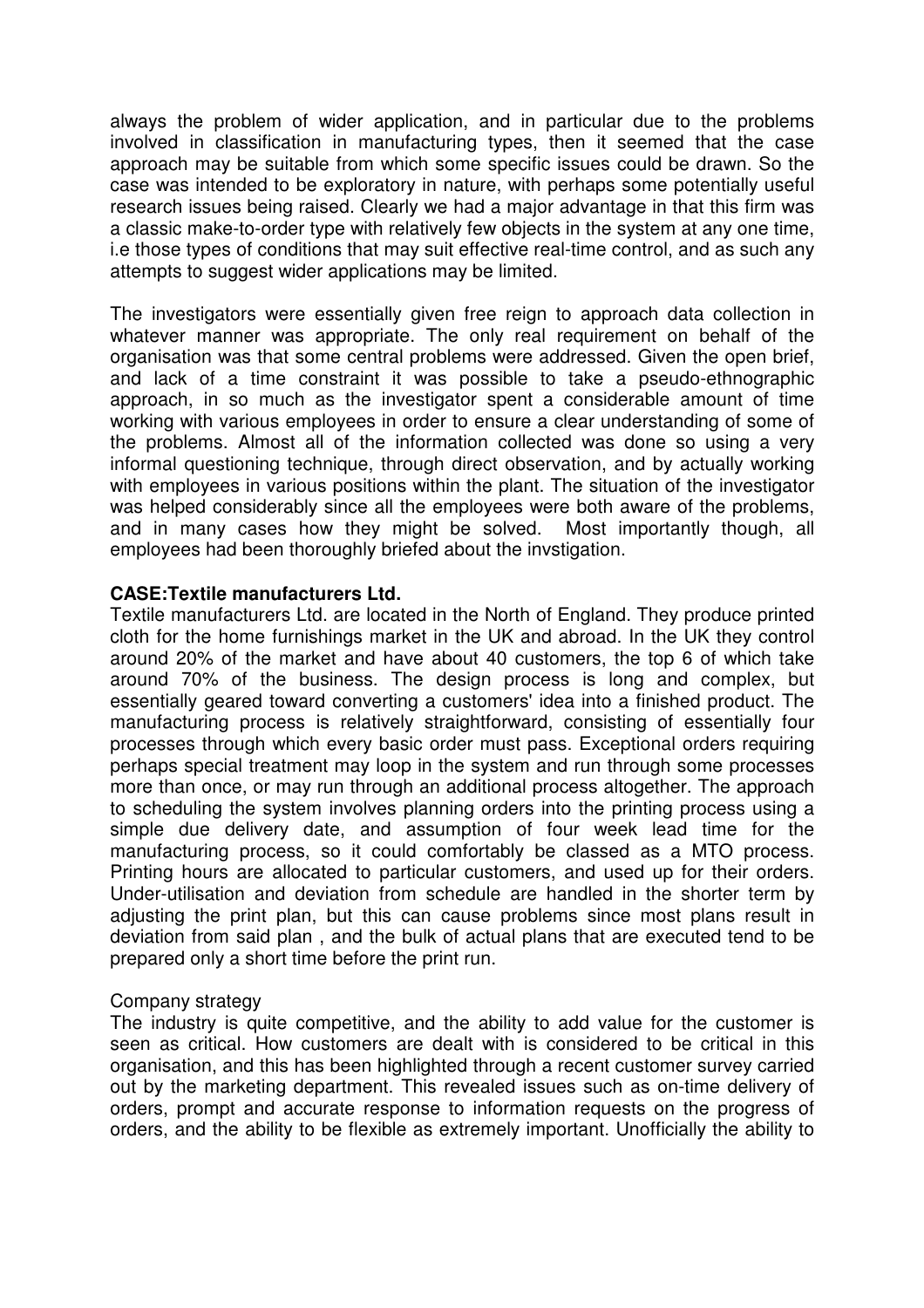provide prompt information to customers on the progress of their orders by sales staff was considered to be the most important issue due mainly to the unusually close relationships developed during the design development process. Based on this information the company has formulated a manufacturing strategy statement that has as its central objective the attainment of 100% performance in each of these areas. To facilitate this stated strategic intention it is realised that support must be in the form of the development of internal unique competency through the use, and combination of existing resources. The organisation understands that it is only through unique internal competency that they can gain a lead over competitors. As the Chief executive stated:

"Having state of the art kit, well trained and knowledgeable people, and appropriate IT systems is fine, but our competitors have the same. Its how we combine what we have that will give us the edge"

Operational problems

The organisation has identified that it has some fundamental issues it needs to address if it is to Maintain and improve its position within the industry. Most of these problems are related to information and information use. There is an existing IT system called "Core system" but it is quite dated, and is considered to be complex. Existing employees criticise it on the following grounds:

1) Too many options, causing complexity.

There are around 400 options in various menus.

- 2) System options never updated.
	- 90% of options are not used.
- 3) Too few access points, with only one in production.

A very small proportion of employees use the system.

4) Options rarely provide appropriate information

Output is considered unuseful for needs of the organisation.

Perhaps the most urgent problem is that of progress tracking and throughput performance of discrete orders through the system. Currently process information is collated and input to the system every 24 hours. This time delay is considered to be next to useless especially in this type of organisation, with the ultimate time wasting exercise resulting, i.e. people from different departments physically looking for orders in the system. In terms of operational control, the problem creates delays as decisions are delayed, and management is forced to engage in regular "location and status" meetings, in order to ensure critical delivery times are met.

## Developing a "total" information & control system

The MTO nature of this organisation indicated that improved cycle time performance, and more importantly throughput control might come from better, more timely information, and accurate tracking of orders. Also accurate time based information was required by sales and marketing to fulfill customer requirements in terms of requests for order status. It was decided that in order to provide these requirements,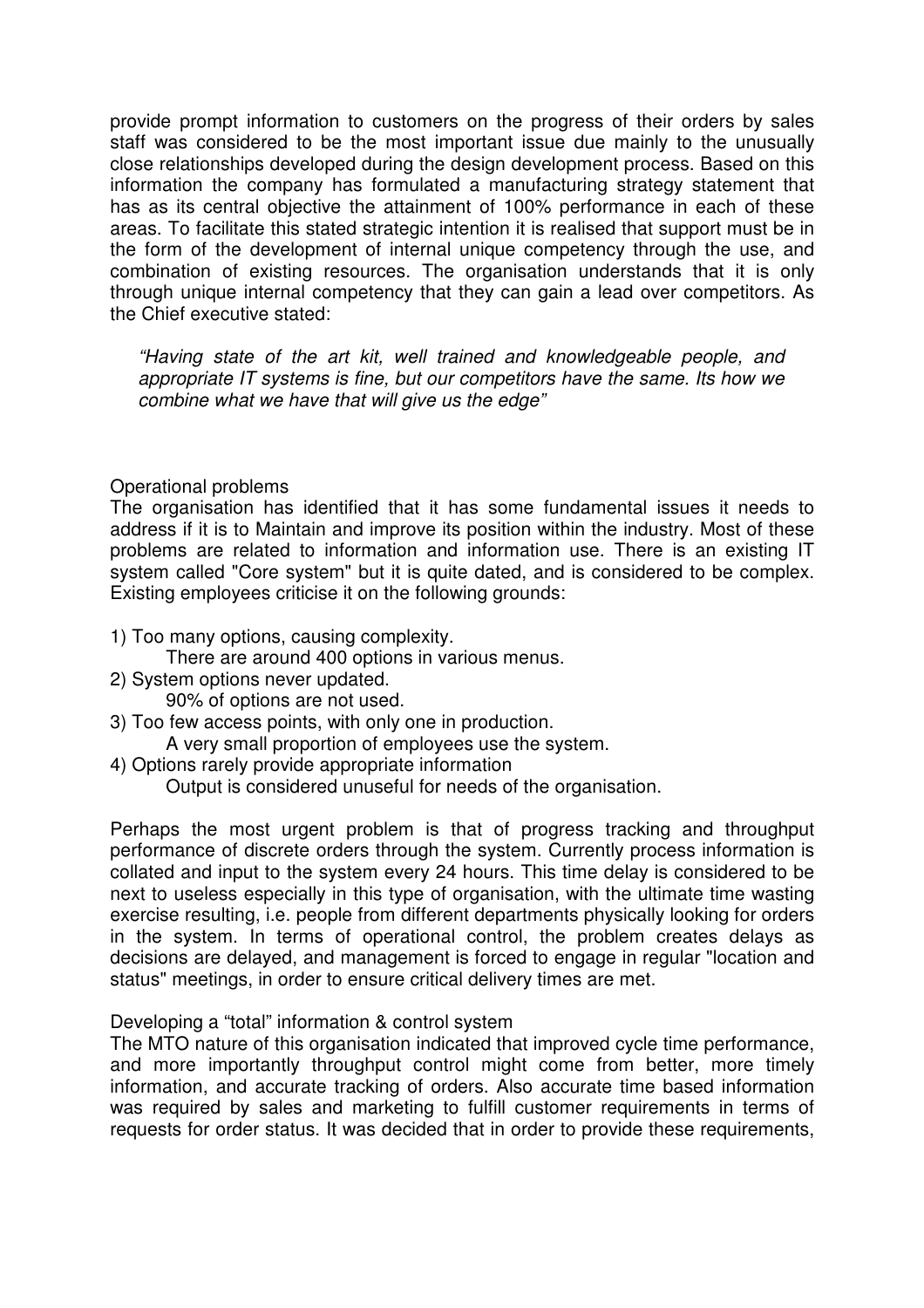a real-time total control & information system was required. In the development of this system a number of fundamental rules and requirements were adhered to, namely:

#### 1. Simplicity

Simplicity refers to both system operations and type of data. Fig.1 indicates the basic architecture of the system showing input/output connections with users. The actual input data required was centered around 3 basic types:

a) Required customer delivery date. This came from sales, and can be input to the system by planning, similar to the current system.

b) Planning in date. Again this is calculated by planning.

c) process times on each process. This data needs to be captured in a "real-time" sense and can be obtained by operators entering the appropriate data. The location number 1-9 (fig.1) would be pre-programmed so that the system would automatically pick up appropriate locations.

2. Real-time data capture.

A major problem with all "real-time" control and performance measurement systems is the issue of data collection from the process. In line with the view that the system should be simple, the method of data collection would be manual. The alternative would be to find some system that could automatically register the arrival and departure of objects at the various locations in the system, but the only way this could possibly be achieved would be through a bar coding system. The cost involved in this would be too inhibitive, but was rejected mainly on the grounds of overcomplication, and anyway the system could conceivably support such an upgrade in the future. Using a manual method it was considered would also engage the input of operators into the process of decision making. The method of data input would not add any additional work load as it would simply replace the manual method currently used. The operator would simply input the order number and the system would immediately pick up this locational information and update the records and performance for that order.

3. Universally accessible information.

The information available had to be utilised by varying groups in the organisation. For instance production personnel can immediately access location information and status information for an order, and from the information produced make "real-time" intervention decisions, perhaps in response to changed customer needs, or in order to support expediting of orders. Sales and marketing can make accurate responses to customer inquiry, and even provide expected delivery times. The planning department can access performance information, and the system is intended to assist in the planning process.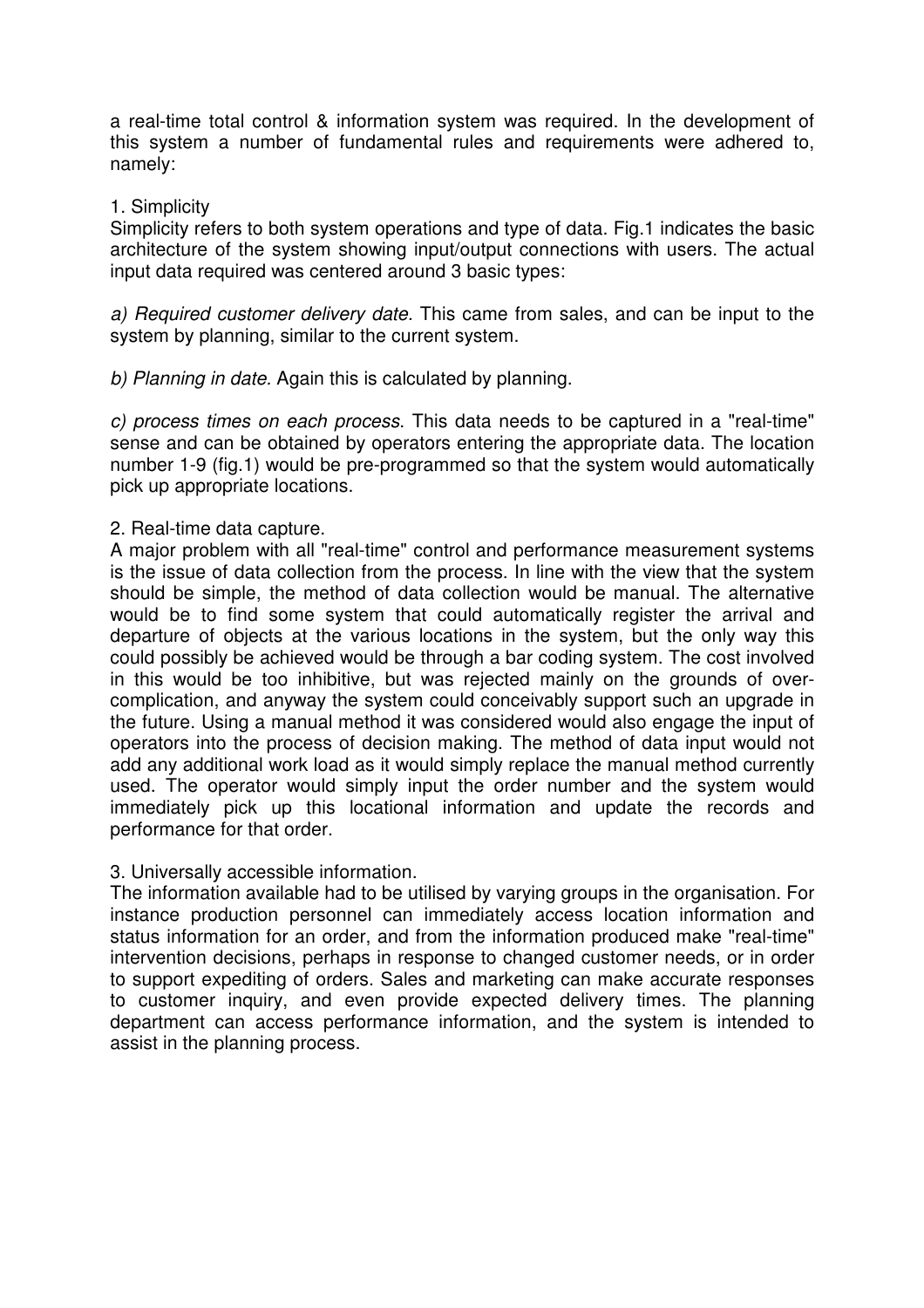

## System output

Essentially there are very few critical measures that would be required by all functions in the organisation. From the few menus available it is envisaged that perhaps one would be used most consistently. This would be the menu that provided current throughput efficiency measures with flagged delays and prospective delivery/completion dates. Four simple report menus can be accessed by different functions in the organisation (fig.1) to provide a mix of real-time and historical performance information. In the production departments it is planned that the system will automatically produce alarm reports for problem orders.

## A linking framework

Fig.2 is intended to illustrate the overall rationale used in defining the important linkages between time, information and strategy in this companies' context. The basic requirement, and driver is the production reporting system that uses "real-time" object centered performance measurement. Operations managers can use the information from all menus to obtain "real-time" order (object) oriented performance. Theoretically this helps to reduce non value-added activity related to slow problem solving, and improves intervention scheduling by providing accurate, time based up to date performance information from within the process. Commercial and sales staff can draw on the same information in order to give timely response to customer queries, in the knowledge that the information is accurate.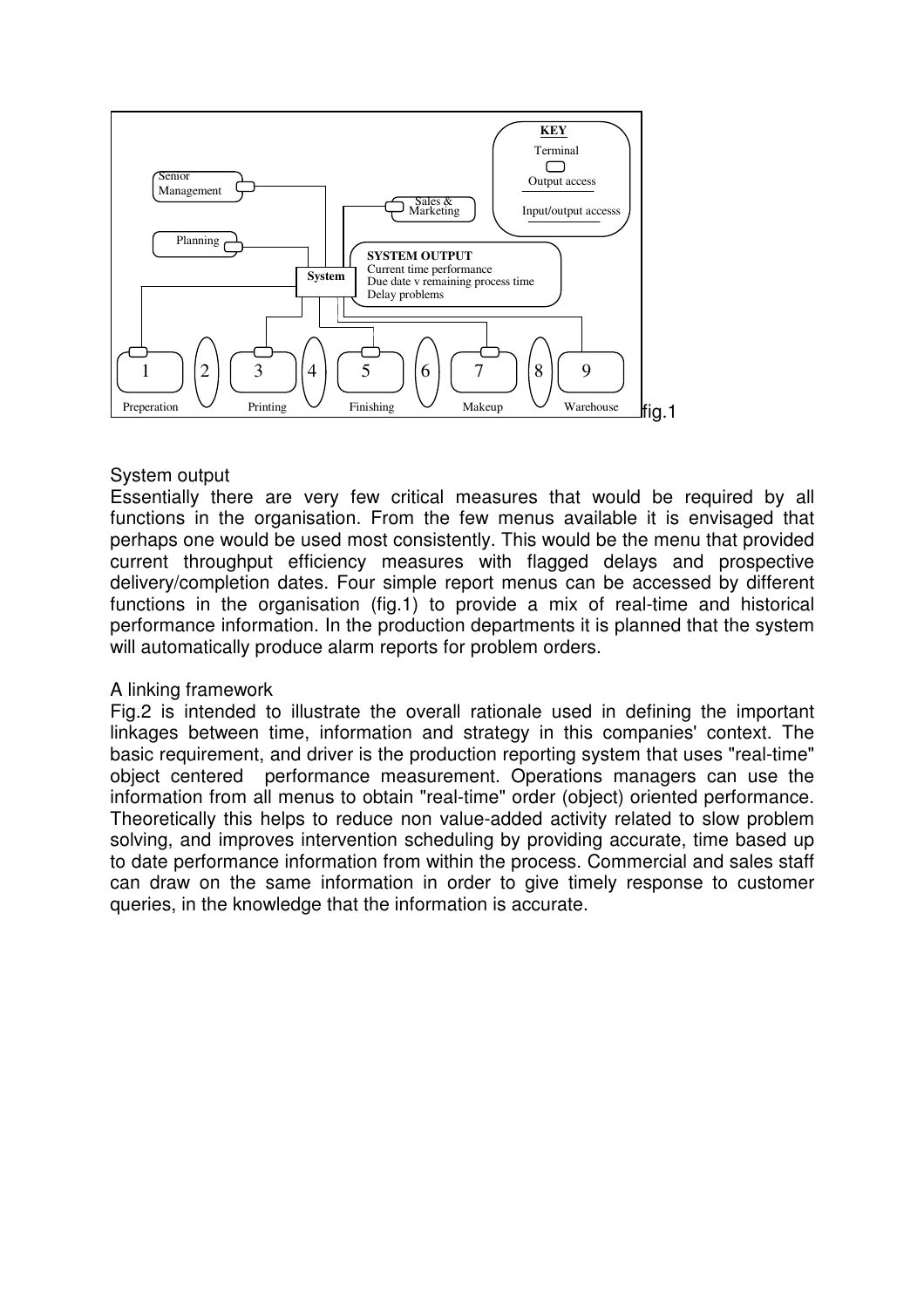

#### Next stage of development

The manufacturer in question has agreed in principle to the recommendations of the project, and has taken the next step of assessing the appropriate hardware and software. A problem still remains in the integration of the management accounting and financial systems. Part of the recommendation was a tentative suggestion to investigate the possibility of building in a costing function that is based on a hybrid version of throughput accounting making use of value added principles. It is thought that this could be run alongside the existing financial systems.

## **Summary**

This case presented has provided a unique view of the application of a throughput total control systems in SME manufacturing. Clearly the nature of this particular manufacturer facilitated the application of the total system based on the measure called throughput efficiency. The information provided, enhanced the relationship between manufacturer and customer, an important issue for this company, and additionally provided benefits in other areas of the plant, such as in scheduling, problem solving and so on. Furthermore it could be said that the system could conceivably be of benefit in integrating the organisation thus ensuring alignment in all departments with the organisations strategic goals. Further research would be required in order to investigate the applicability of total systems based on throughput efficiency to different types of SME manufacturer. This would inevitably involve the classification problem, although a first step may be to classify the importance of the relationship between the SME and the customer. The effective application of the metric called throughput efficiency needs to be investigated in terms of its relation to complexity of the operations system and of the product, although we suspect a direct negative correlation between the complexity of and number of orders in the system and ease of application of the measure. The authors feel that it is important that SMEs make full use of their relative strengths, which it is argued make them uniquely placed to be able to operate effectively in today's, time based, customer oriented environments.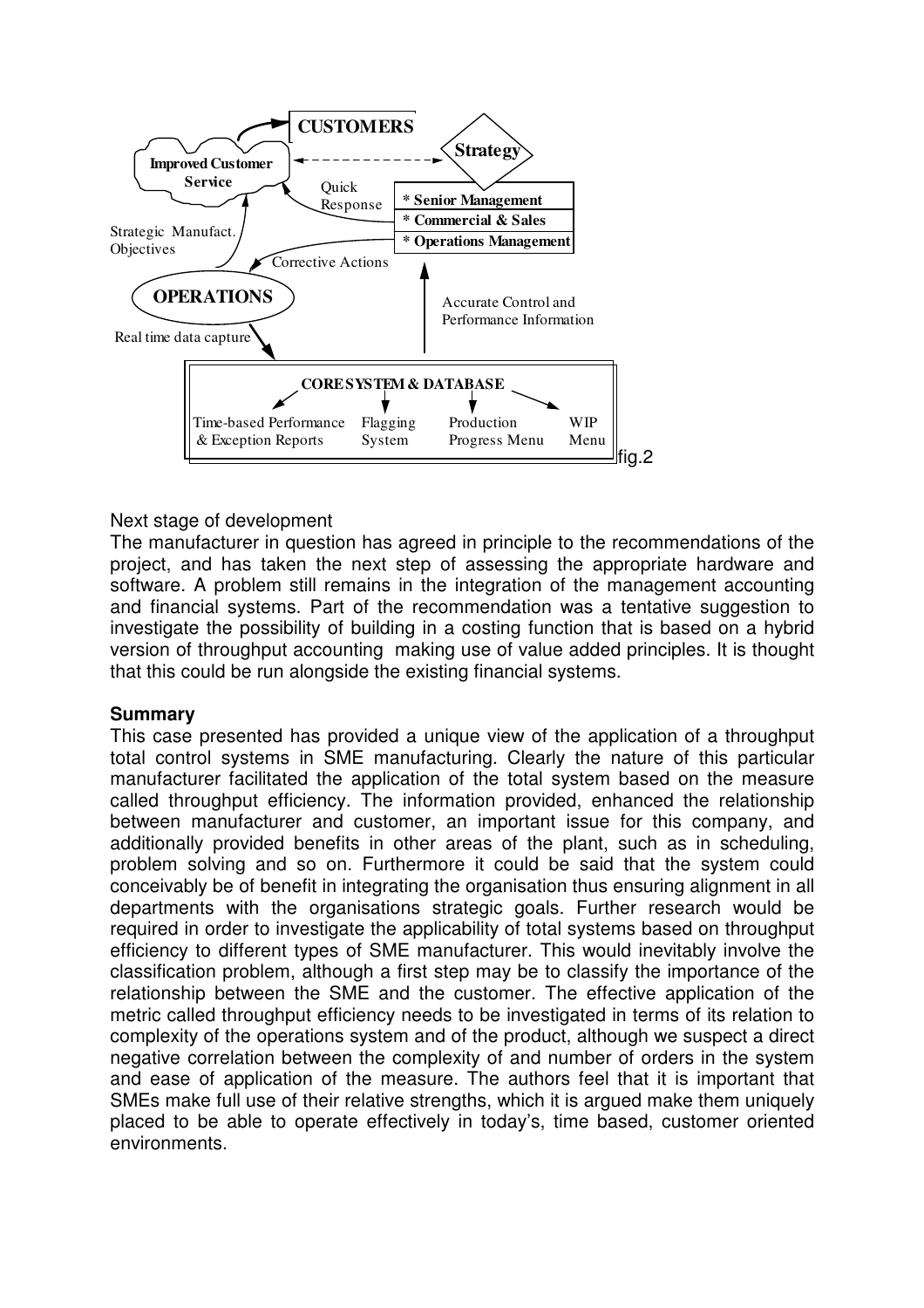## **References**

Ahire S, Damodar Y and Golhar P, 1996, Quality management in Large Vs small firms: An empirical investigation, Journal of Small Business Management, Vol.34 No.1 pp1-13.

Barker R C and Helms M M 1992, Production and operations restructuring; Using time based strategies. Industrial Management and Data Systems, Vol.92 No.8 pp46-52.

Blackburn J D (Ed.) 1991, Time based competition: The next battleground in American manufacuring, Irwin. (Apics sponsored conference at Vanderbilt University in 1988)

Bolwijn P T and Kumpe T, 1990, Manufacturing in the 1990's-Productivity, Flexibility and innovation. Long Range planning, Vol.23 No.4 pp 44-57.

Forza C and Vinelli A, 1997 Quick response in the textile-apparel industry and the support of information technologies, Integrated Manufacturing Systems, Vol.8 No.3 pp124-136.

Howell R A and Soucy S R 1988, Management reporting in the new manufacturing environment, Management Accounting, feb pp21-28

Howard A, Kochhar A and Dilworth J, 1998, An objective approach for generating the functional specification of manufacturing planning and control systems, International Journal of Operations and Production Management, Vol.18 No.8 pp710-726.

Hill.T, 1985, Manufacturing Strategy, Macmillan, London.

Hum S H and Hoon S H, 1996, Time based competition: Literature review and implications for modeling, International journal of Operations and Production Management, Vol.16 No.1 pp75-90.

Kaye D, 1995, The importance of information, Information Sources for Managers, Vol.33 No.5 pp4-11.

Kidd P T, 1994, Agile manufacturing: forging new frontiers, Addison-Wesley, Wokingham.

Levy M and Powell P, 1998, SME Flexibility and the role of information systems, Small Business Economics, Vol.11 No.2 pp183-196.

Raymond L, Bergeron. S and Rivard S 1998, Determinants of BPR sucess in small and large enterprises. An mpirical study in the Canadian context, Journal of Small Business Management, Vol.36 No.1 pp72-83.